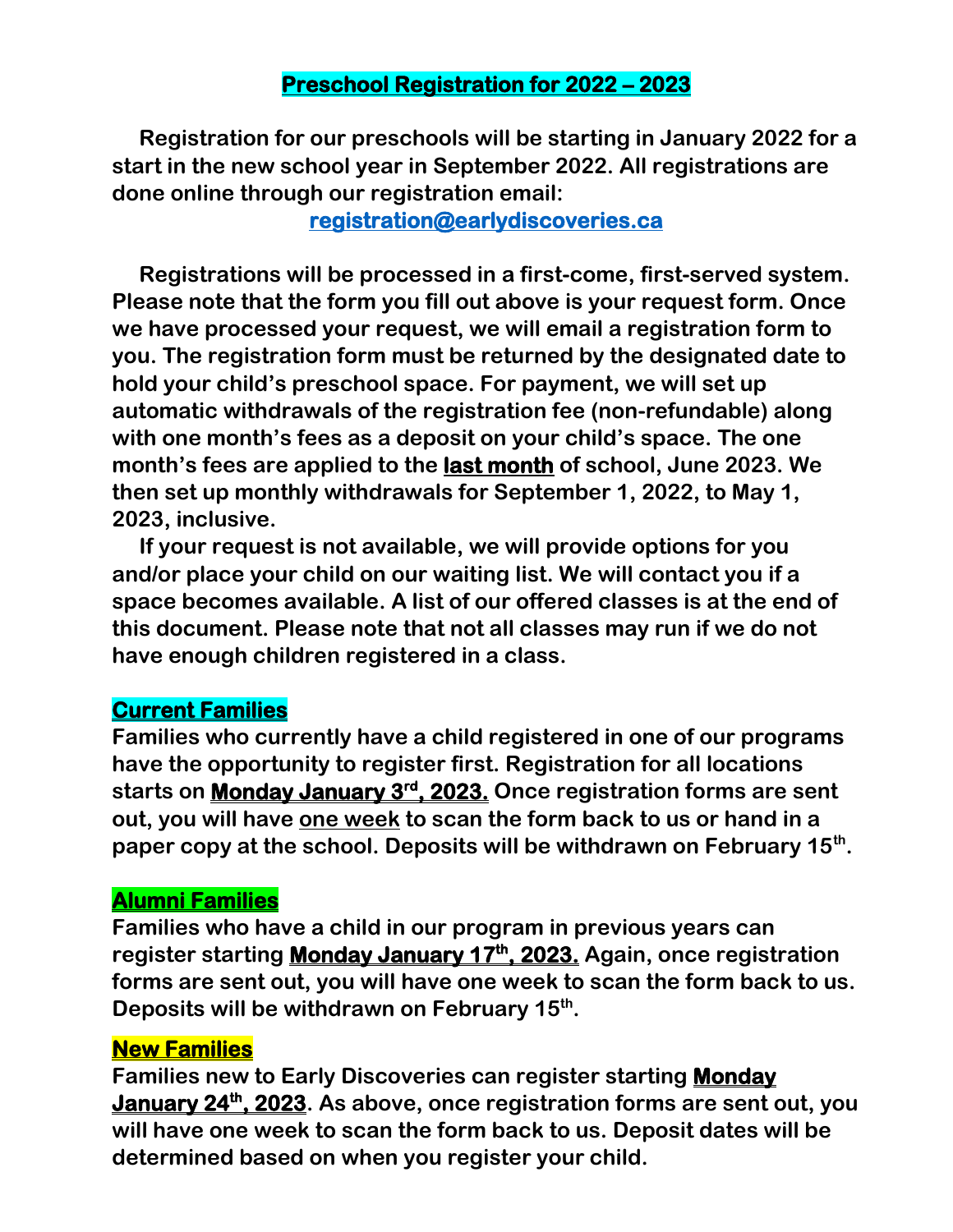# **Tours**

**We can set up tours of our schools for you. We like to offer tours during class times so you can see what happens in the classroom and ask any questions you may have. Please email [info@earlydiscoveries.ca](mailto:info@earlydiscoveries.ca) to request a tour and we will set up a day and time for you. Please note, currently our Kincora location is the only location with afternoon preschool classes running. Therefore, most tours will be during the morning classes.**

### **Meet the Teacher**

**In September, we hold our Meet the Teacher sessions. This is an opportunity for parents and children to meet the teacher and teacher aide and check out the classroom. The sessions are approximately an hour in length. Days and times will be assigned to you in August.**

### **Staggered Entry**

**For our 3-year-old classes, we hold staggered entry the first week of school. One half of the class comes for the first hour of class and the other half of the class comes for the second hour of class. This practice helps to reduce some of the separation anxiety your little ones may have.** 

# **COVID Protocols**

**Currently, we do temperature checks and hand sanitizing of the children when they arrive at school. Children do not have to wear masks but are welcome to do so if you want them to. Even before COVID came along, we did a lot of hand washing and sanitizing throughout the day. We clean all the toys and furniture after every class. At our Hawkwood and Kincora locations where we have multiple classes, we have staggered entry and exit times to separate the cohorts as much as possible. We also strongly encourage families to keep sick children at home to limit the spread of germs.**

**Be sure to check out the Parent Handbook, located on our website. This handbook may have answers to some of your questions. Below is a list of classes we offer. Speciality classes such as Science and Art will be available in September, once we determine where we have the space to operate and have staff in place. Emails will be sent out at that time.**

# **\*Note: monthly fees remain the same. Our registration fees are increasing (\$300 for Kindergarten and \$125 for preschool)**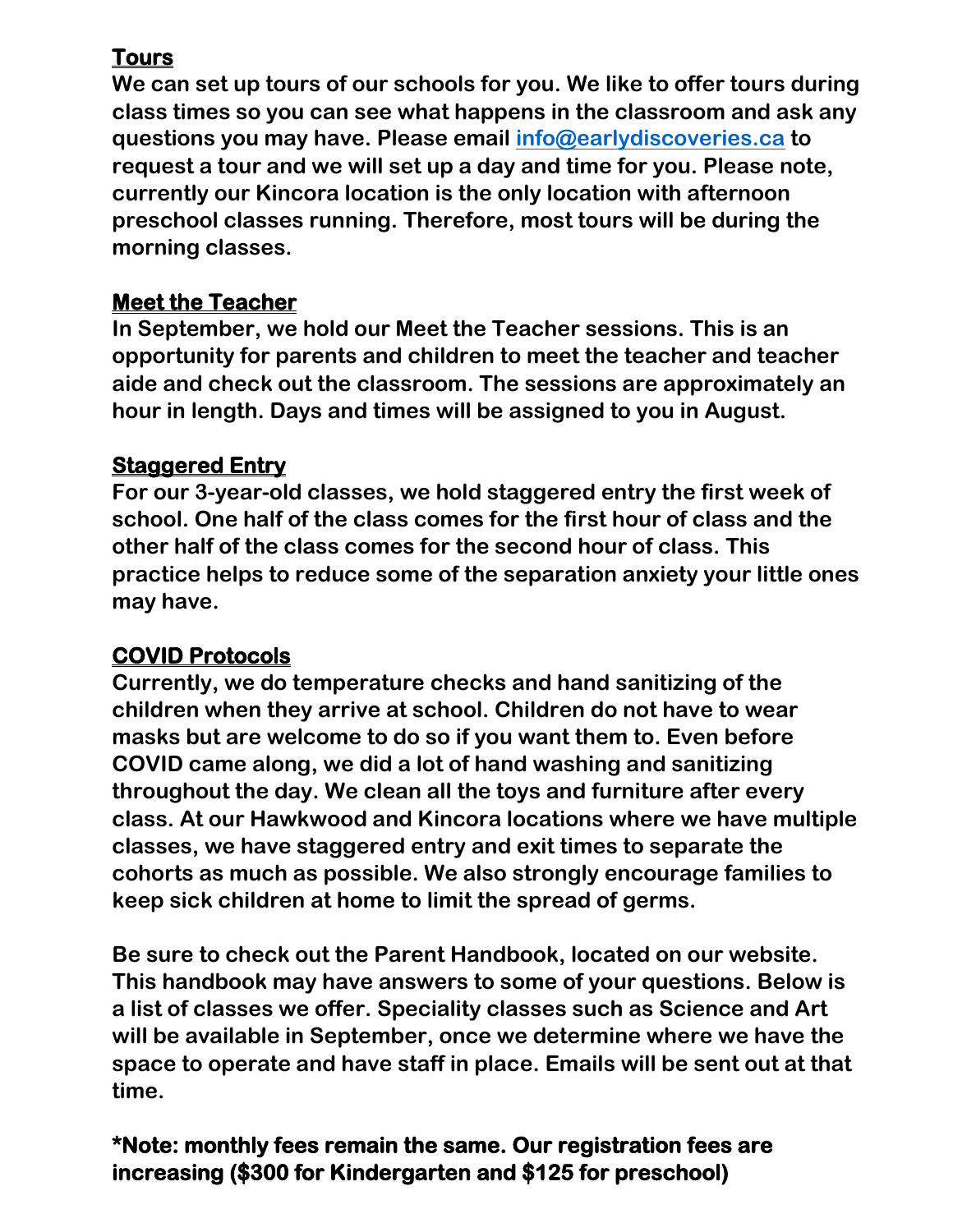#### **REVISED**

#### **Classes Offered for 2022 – 2023 (Note: some class times have changed)**

| <b>Hawkwood</b>                                                                                                        |                                  |  |
|------------------------------------------------------------------------------------------------------------------------|----------------------------------|--|
| <b>Wilbury Gang (parent &amp; tot, 2-year-olds)</b><br>Wednesdays, 9:15 – 10:15, 10:45 – 11:45 (day subject to change) |                                  |  |
|                                                                                                                        |                                  |  |
| 3-year-old classes                                                                                                     |                                  |  |
| Tuesday, Thursday                                                                                                      | $9:00 - 11:30$ or $12:30 - 3:00$ |  |
| Monday, Wednesday, Friday                                                                                              | $9:00 - 11:30$ or $12:30 - 3:00$ |  |
| 4-year-old classes                                                                                                     |                                  |  |
| Tuesday, Thursday                                                                                                      | $9:15 - 11:45$ or $1:00 - 3:30$  |  |
| Monday, Wednesday, Friday                                                                                              | $9:15 - 11:45$ or $1:00 - 3:30$  |  |
| <b>Kincora</b>                                                                                                         |                                  |  |
| <b>Wilbury Gang (parent &amp; tot)</b>                                                                                 |                                  |  |
| Tuesdays, 9:15 - 10:15, 10:45 - 11:45                                                                                  |                                  |  |
|                                                                                                                        |                                  |  |
| 3-year-olds                                                                                                            |                                  |  |
| <b>Tuesday and Thursday</b>                                                                                            | $9:00 - 11:30$ or $12:30 - 3:00$ |  |
| Monday, Wednesday, Friday                                                                                              | $9:00 - 11:30$ or $12:30 - 3:00$ |  |
| 4-year-olds                                                                                                            |                                  |  |
| Tuesday, Thursday, Friday                                                                                              | $9:15 - 11:45$ or $1:00 - 3:30$  |  |
| Monday, Wednesday, Friday                                                                                              | $9:15 - 11:45$ or $1:00 - 3:30$  |  |
|                                                                                                                        |                                  |  |
| <u>Kindergarten</u>                                                                                                    |                                  |  |
| <b>Monday – Thursday</b>                                                                                               | $8:45 - 12:00$ or $12:45 - 4:00$ |  |
|                                                                                                                        |                                  |  |
| <b>Parkdale</b>                                                                                                        |                                  |  |
| <b>Wilbury Gang (parent &amp; tot, 2-year-olds)</b>                                                                    |                                  |  |
| Wednesdays, 9:15 - 10:15, 10:45 - 11:45                                                                                |                                  |  |
|                                                                                                                        |                                  |  |
| <b>3-year-old classes</b>                                                                                              |                                  |  |
| <b>Tuesday, Thursday</b>                                                                                               | $9:00 - 11:30$ or $12:30 - 3:00$ |  |
| 4-year-old classes                                                                                                     |                                  |  |
| Monday, Wednesday, Friday                                                                                              | $9:00 - 11:30$ or $12:30 - 3:00$ |  |